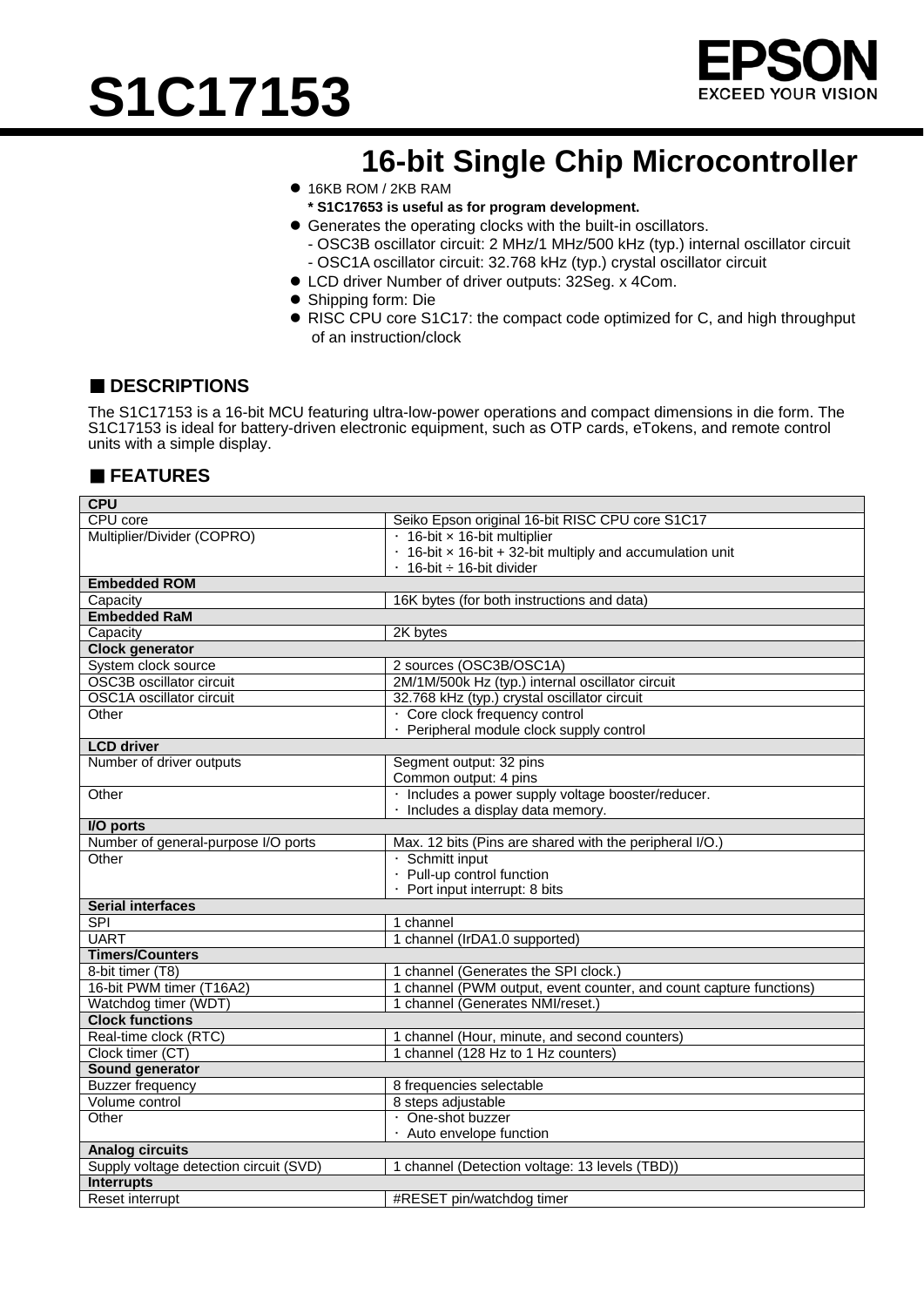# **S1C17153**

| <b>NMI</b>                                            | Watchdog timer                                                   |
|-------------------------------------------------------|------------------------------------------------------------------|
| Programmable interrupts                               | 8 systems (8 levels)                                             |
| Power supply voltage                                  |                                                                  |
| Operating voltage (VDD)                               | 2.0 V to 3.6 V                                                   |
| <b>Operating temperature</b>                          |                                                                  |
| Operating temperature range                           | -40 $^{\circ}$ C to 85 $^{\circ}$ C                              |
| Current consumption (Typ value, VDD = 2.0 V to 3.6 V) |                                                                  |
| <b>SLEEP</b> state                                    | $(OSC1A = Off, RTC = Off, OSC3B = Off)$<br>130 <sub>n</sub> A    |
| <b>HALT</b> state                                     | $(OSC1A = 32kHz, RTC = Off, OSC3B = Off)$<br>0.42 <sub>u</sub> A |
|                                                       | $(OSC1A = 32kHz, RTC = On, OSC3B = Off)$<br>0.42uA               |
| Run state                                             | $(OSC1A = 32kHz, RTC = Off, OSC3B = Off)$<br>4uA                 |
|                                                       | $OSC1A = 32kHz$ . RTC = Off. OSC3B = 2MHz)<br>240uA              |
| <b>Shipping form</b>                                  |                                                                  |
|                                                       | Aluminum pad chip                                                |